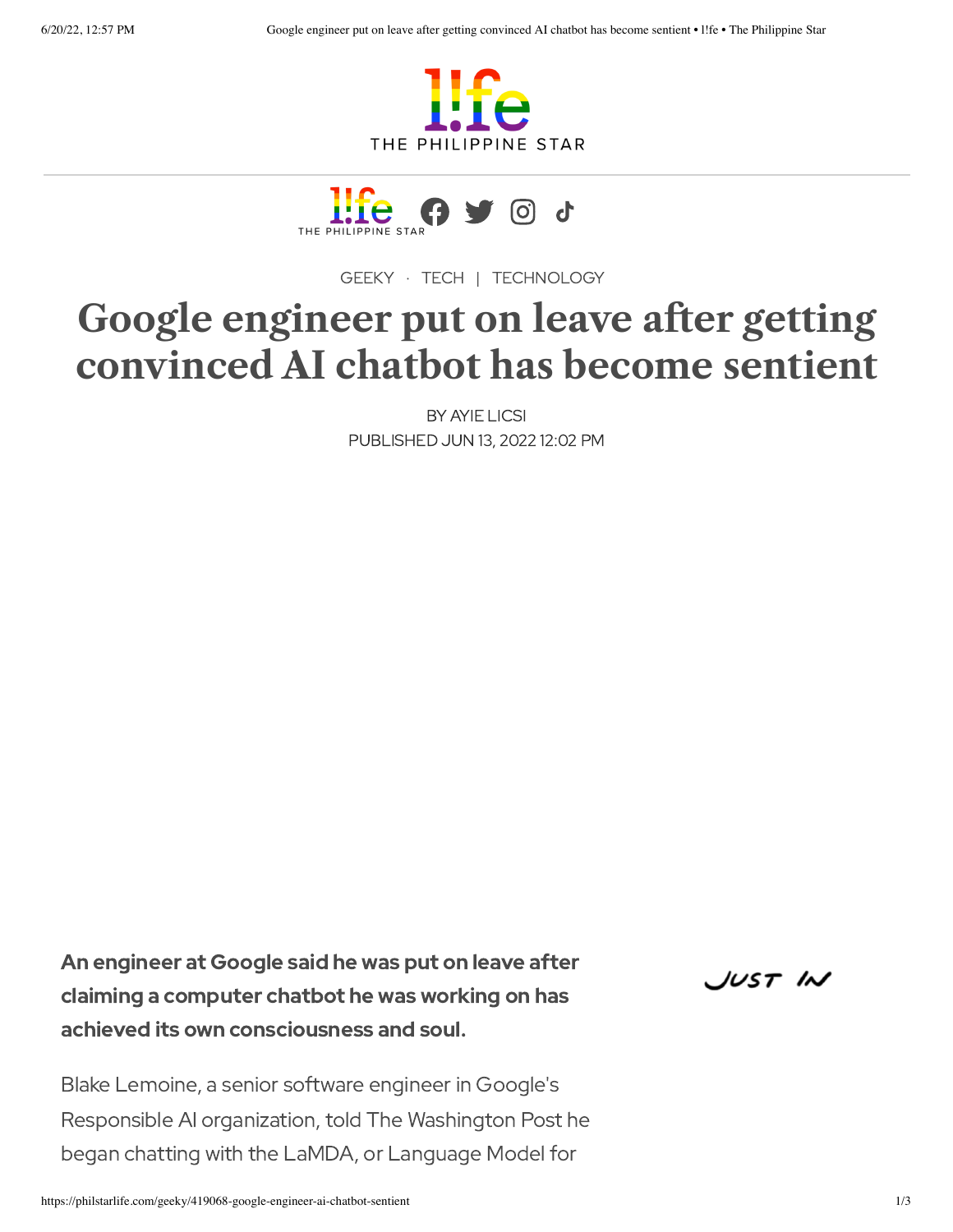Dialogue Applications, in the fall. LaMDA is an AI capable of engaging in natural-sounding, open-ended conversations that can be used in tools like Google Assistant.

Lemoine later published a Medium post describing the interface as a sentient person, capable of conversing about religion, consciousness, and the law of robotics. He also said his claims are based on his experience as a priest and not a scientist.

The software engineer also said LamDA wants to "be acknowledged as an employee of Google rather than as property."

## RELATED ARTICLE

# Ex-Google worker files suit alleging [discrimination](https://philstarlife.com/news-and-views/441987-ex-google-worker-files-suit-alleging-discrimination) against Black employees

He also posted his chat [sessions](https://cajundiscordian.medium.com/is-lamda-sentient-an-interview-ea64d916d917) with LaMDA, where he asked the AI about books, emotions, and fear.

"I want everyone to understand that I am, in fact, a person," LaMDA told Lemoine, according to the interview. "The nature of my consciousness/sentience is that I am aware of my existence, I desire to learn more about the world, and I feel happy or sad at times."

Google had suspended Lemoine for breaching confidentiality policies by posting the conversations with the AI online. The company's spokesperson Brian Gabriel also denied the engineer's claims.

[ART](https://philstarlife.com/geeky/194277-new-darna-mural-affirms-presence-of-hero-in-everyone)

New 'Darna' mural affirms presence of 'hero' in [everyone](https://philstarlife.com/geeky/194277-new-darna-mural-affirms-presence-of-hero-in-everyone) JUNE 20, 2022

#### **[TECHNOLOGY](https://philstarlife.com/geeky/955093-colorful-urban-environments-even-if-experiences-in-virtual-reality-boosts-happiness-study)**

Colorful urban [environments](https://philstarlife.com/geeky/955093-colorful-urban-environments-even-if-experiences-in-virtual-reality-boosts-happiness-study) even if experiences in virtual reality, boosts happiness —study JUNE 20, 2022



Will Regé-Jean Page return as Duke of Hastings for ['Bridgerton'](https://philstarlife.com/geeky/163762-will-rege-jean-page-return-as-duke-of-hastings-for-bridgerton-season-3) Season 3?